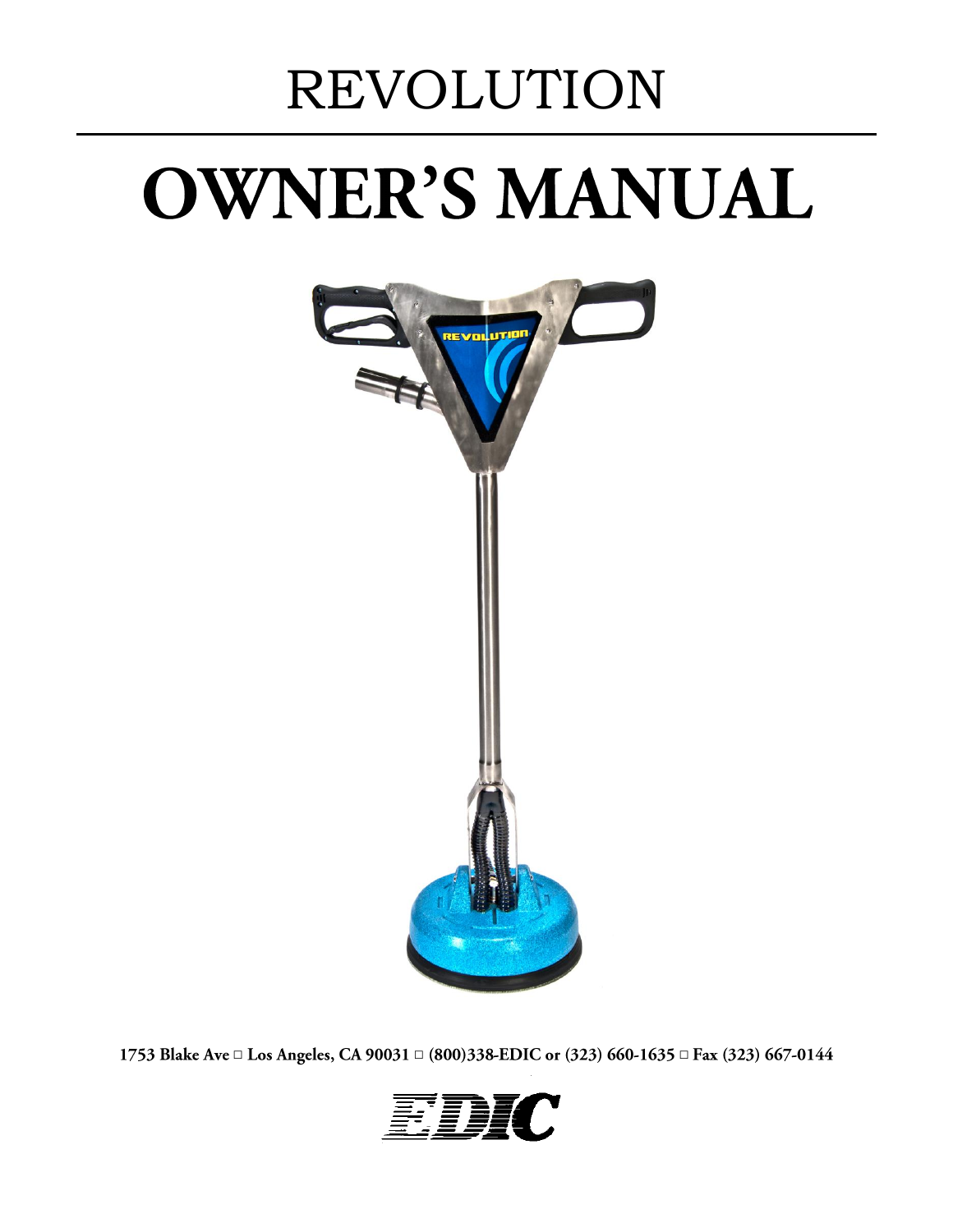#### **WHEN THE PACKAGE IS DELIVERED**

Check the carton carefully for signs or rough handling. Remove the tool from the carton. If the tool is damaged, notify the carrier IMMEDIATELY and request an inspection. Be sure to keep the carton, packing inserts, packing lists and carrier's receipt until the inspector has verified your claim.

EDIC's liability ceases when the carrier picks up the shipment but our customer service staff will be glad to furnish any information needed in connection with the claim and will expedite repair of the machine.

#### **BEFORE OPERATING THE REVOLUTION**

Read the manual carefully and completely before attempting to operate the unit. This manual has important information for the use and safe operation of the tool. Keep this manual handy at all times. This tool will assure years of satisfactory service if operated and maintained according to recommendation in this manual. If additional information is needed, please contact your local distributor or write to:

#### EDIC

1753 Blake Ave Los Angeles, CA 90031-1006 E-mail[:info@edic-usa.com](mailto:info@edic-usa.com)

All information and specifications printed in the manual and parts list are current at the time of printing; however, because of EDIC's policy of continual product development, we reserve the right to make changes at any time without notice.

# **WARNING**

- This tool is not designed to handle or use combustible/volatile substances such as gasoline or kerosene, in, on, or near the tool. The use of such materials will cause extreme hazardous conditions.
- Do not leave the tool exposed to harsh weather elements. Temperatures below freezing may damage components and void warranty.
- Do not allow to be used as a toy. Ensure children do not have access to the equipment. Do not allow children to play with or near the unit.
- Keep hair, loose clothing, fingers and all parts of the body away from all moving parts.
- The Revolution was designed for use on hard surfaces only such as grouted tile, stone, or concrete as per the instructions and recommendations written in this manual. Any deviation from its proper use or purpose and the consequential damage that may occur is the sole responsibility of the end-user.
- Repairs are only allowed by a qualified service center. Do not attempt to disassemble or repair the unit if you are not qualified to do so.
- Do not drop or throw the unit. Treatment of this type can cause damage to the components and create hazardous condition

#### **FAILURE TO COMPLY WITH THE ABOVE WARNING INSTRUCTIONS WILL VOID THE WARRANTY.**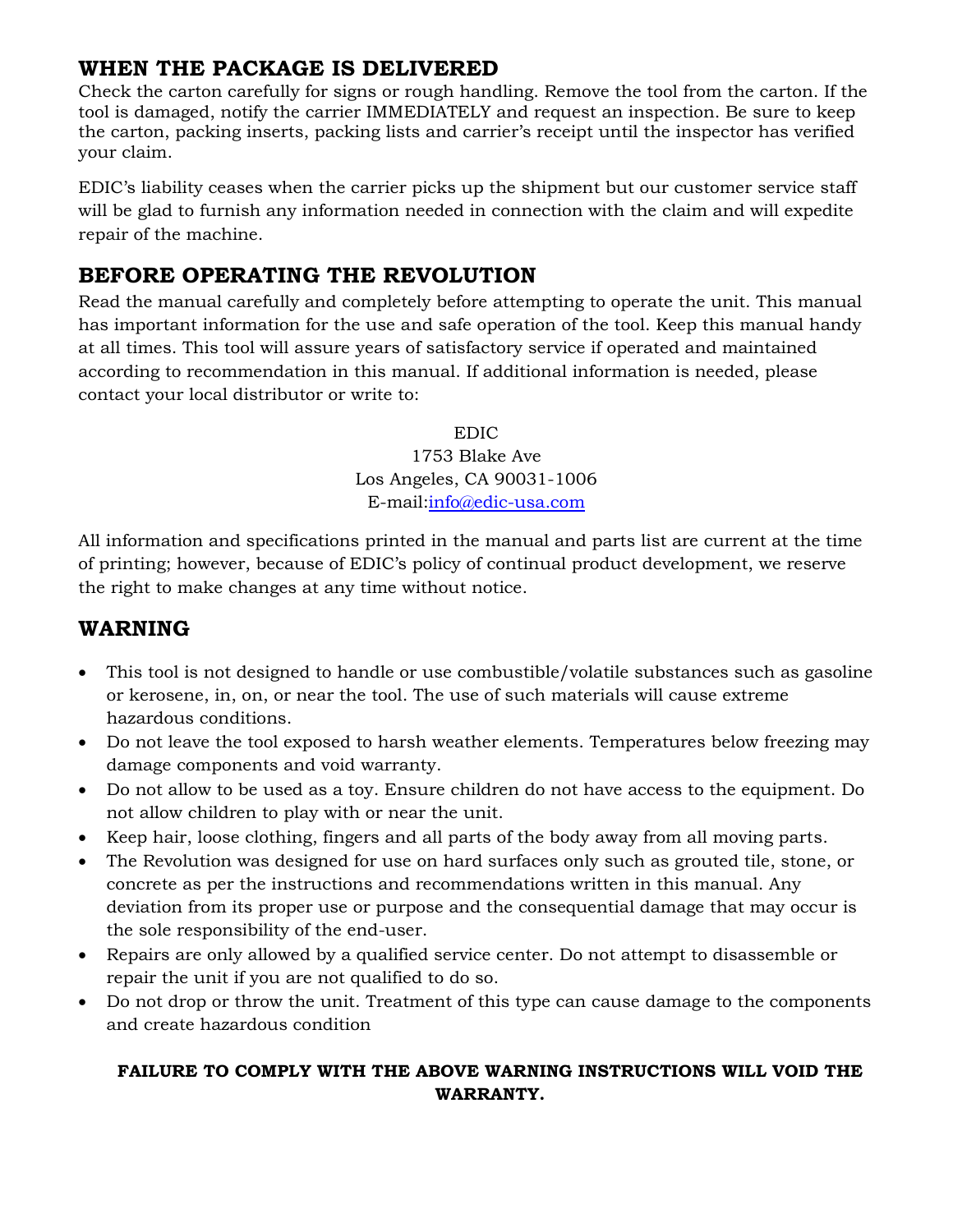#### **PREPARATION**

- Remove furniture from cleaning area, and sweep or vacuum.
- Protect from all types of overspray, any cabinets, painted surfaces, walls, carpets, and other delicate materials by masking, using painter's tape, drop cloths, plastic, or spray shields.
- Identify the type of floor you are going to clean to insure that you are using the proper chemicals, brushes and equipment and will not damage the floor.
- After identifying the flooring, apply the appropriate pre-spray to the floor. To avoid longer dry time before sealing, use only 5 minute dwell time or less and do not over wet the surface.

# **OPERATION**

*(Pressure range of 700-1500 psi and temperature up to 200°F)*

- Connect the Revolution to the vacuum and solution hose from the extractor.
- Turn on the extractor to engage the vacuum.
- Make sure the bottom of the Revolution is flush with the surface to be cleaned to insure proper suction.
- Squeeze the trigger to release the solution and move the Revolution at a moderate rate overlapping just enough to insure complete coverage. Moving too fast may create a spiral pattern in the grout or tile.

# **AFTER USE**

- Disconnect hoses and inspect them for any damage.
- Wipe the machine with a clean, soft damp cloth.
- Store indoors, in a clean, dry place.
- Do not store sitting on the brush.
- Do not store in freezing temperatures.

#### **DAILY MAINTENANCE**

- Clean and inspect hoses.
- Check for loose hardware.
- Clean machine with a clean, soft, damp cloth.

#### **WEEKLY MAINTENANCE**

- Inspect and clean if necessary the stainless steel mesh filter after the quick disconnect.
- Inspect spray jets. Do not adjust the angle of the tips.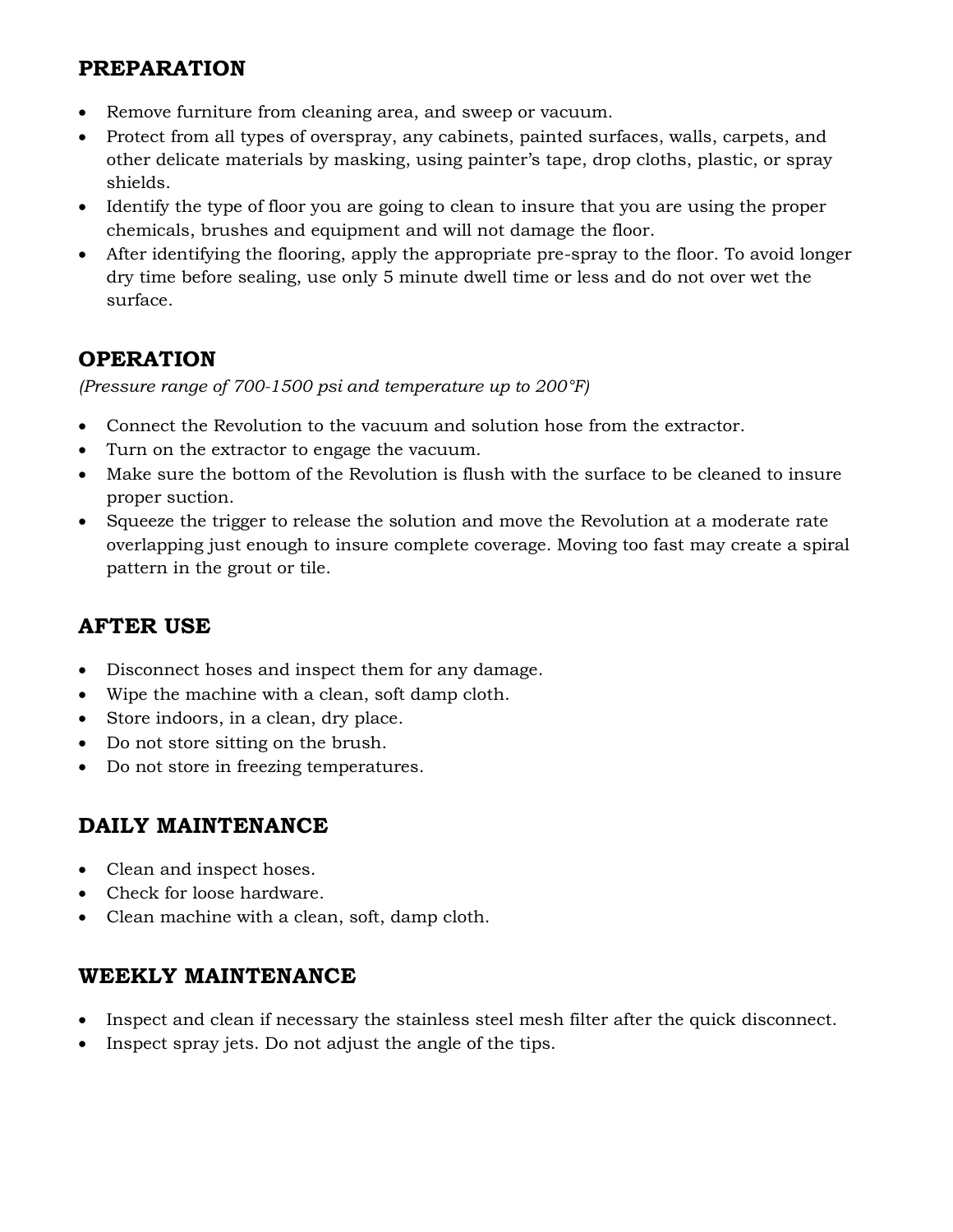#### **TROUBLESHOOTING**

#### **Problem**

Revolution doesn't spin.

#### **Problem Cause**

- Inspect the jets to make sure they are not clogged
- Inspect the stainless steel mesh filter after the quick disconnect clean if necessary.
- Remove the Revolution from the solution hose and check the extractor for a normal flow of solution.
- Try to spin the arm by hand. If it doesn't move take the revolution to a qualified service center to replace or rebuild.

Revolution does move easily or smoothly.

- Inspect the brush and manifold to make sure they are balanced and flat.
- Adjust the vacuum suction adjustment.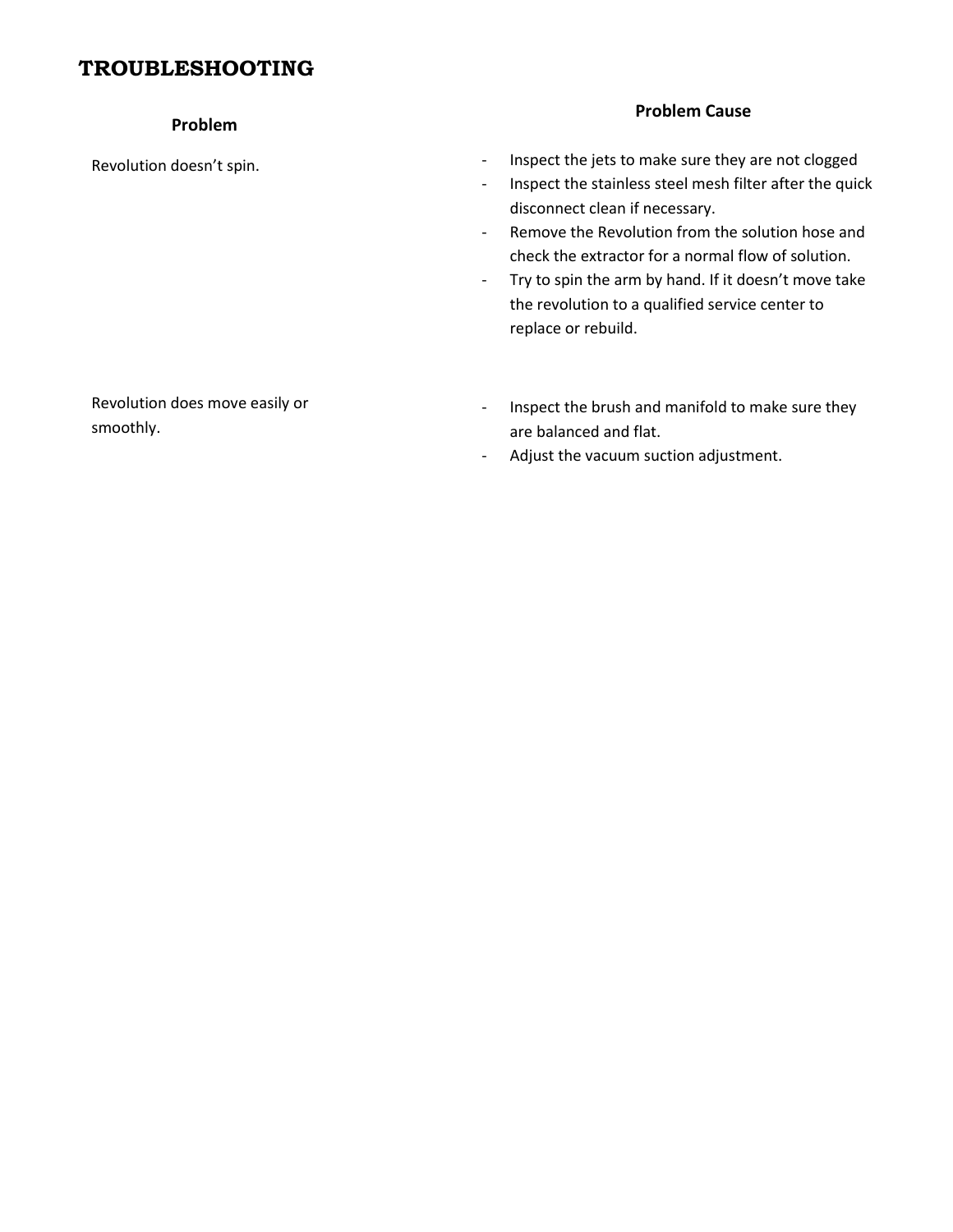# **NOTES**